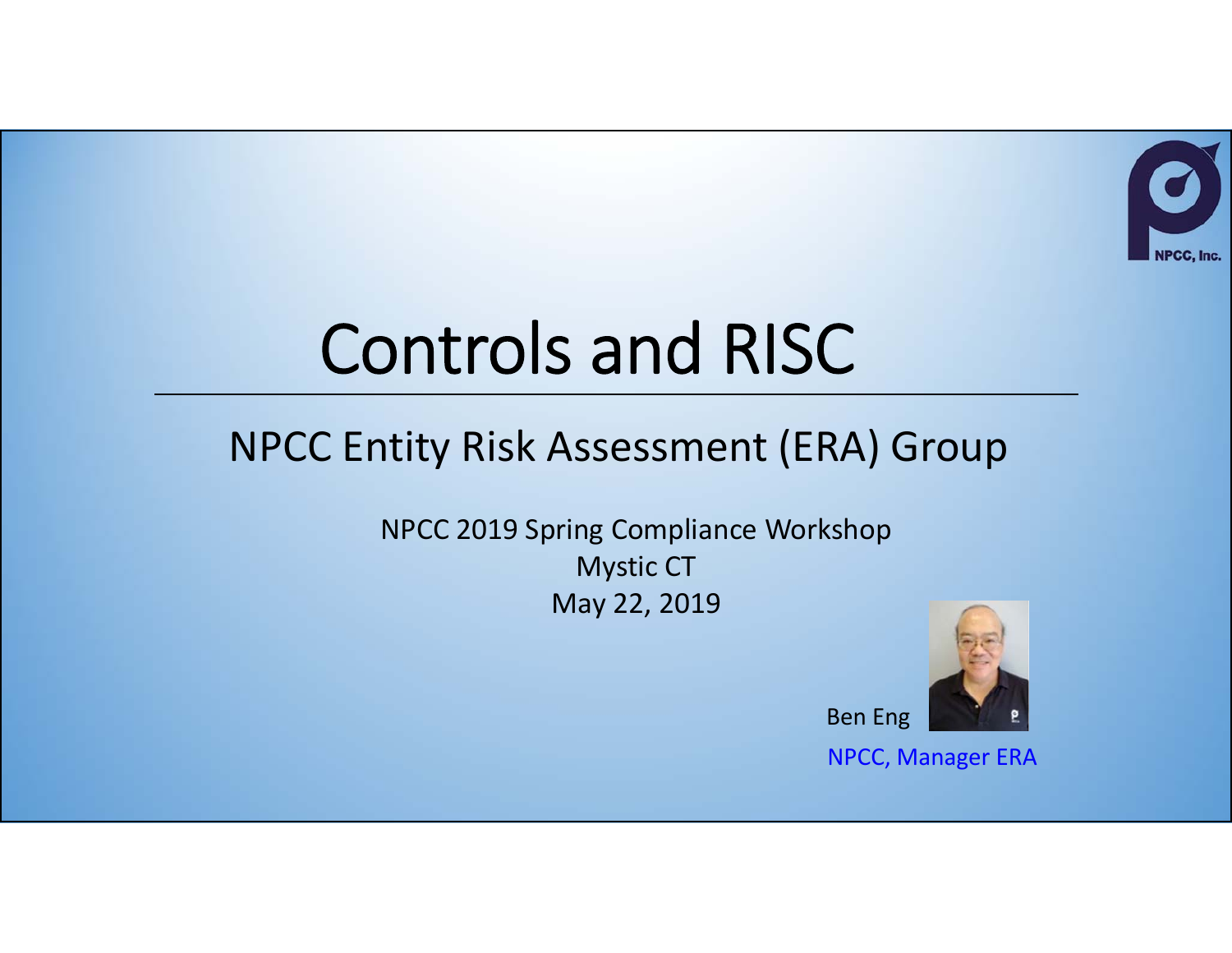

- a) Procedures, Policies, Guides, Practices, Instructions, Studies
- b) Spreadsheets, Databases, Lists, Passwords, Patches, Barriers, Work Management, Reminders
- c) Staff, contractors; trained to do their jobs; certified if necessary d) All of the above

https://www.npcc.org/Compliance/Entity%20Risk%20Assessment/Forms/Public%20List.aspx





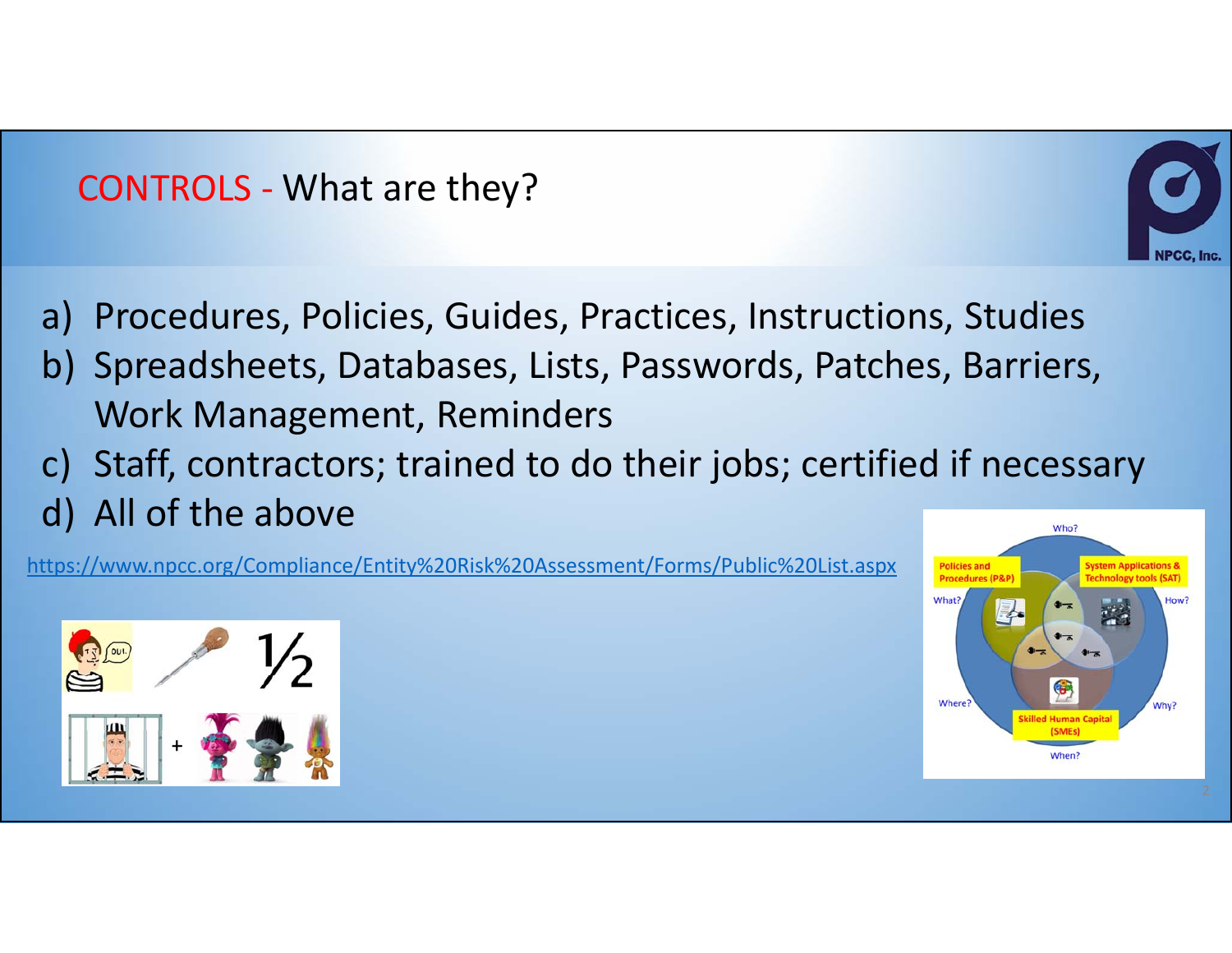## CONTROLS ‐ Why do we have controls?



- a) Because I'm a "Control Freak" and I like to be in charge.
- b) Because if I don't have them, I'll be found non‐Compliant during a NERC Audit, Spot Check or Self Certification.
- c) Because it's in vogue to have them. Everyone else says they have them and I don't want to be the odd person that doesn't.
- d) Because fully implemented controls (tested and monitored) help ensure consistent, rigorous achievement of goals in a timely manner. Controls are used to mitigate Risks.
- e) All of the above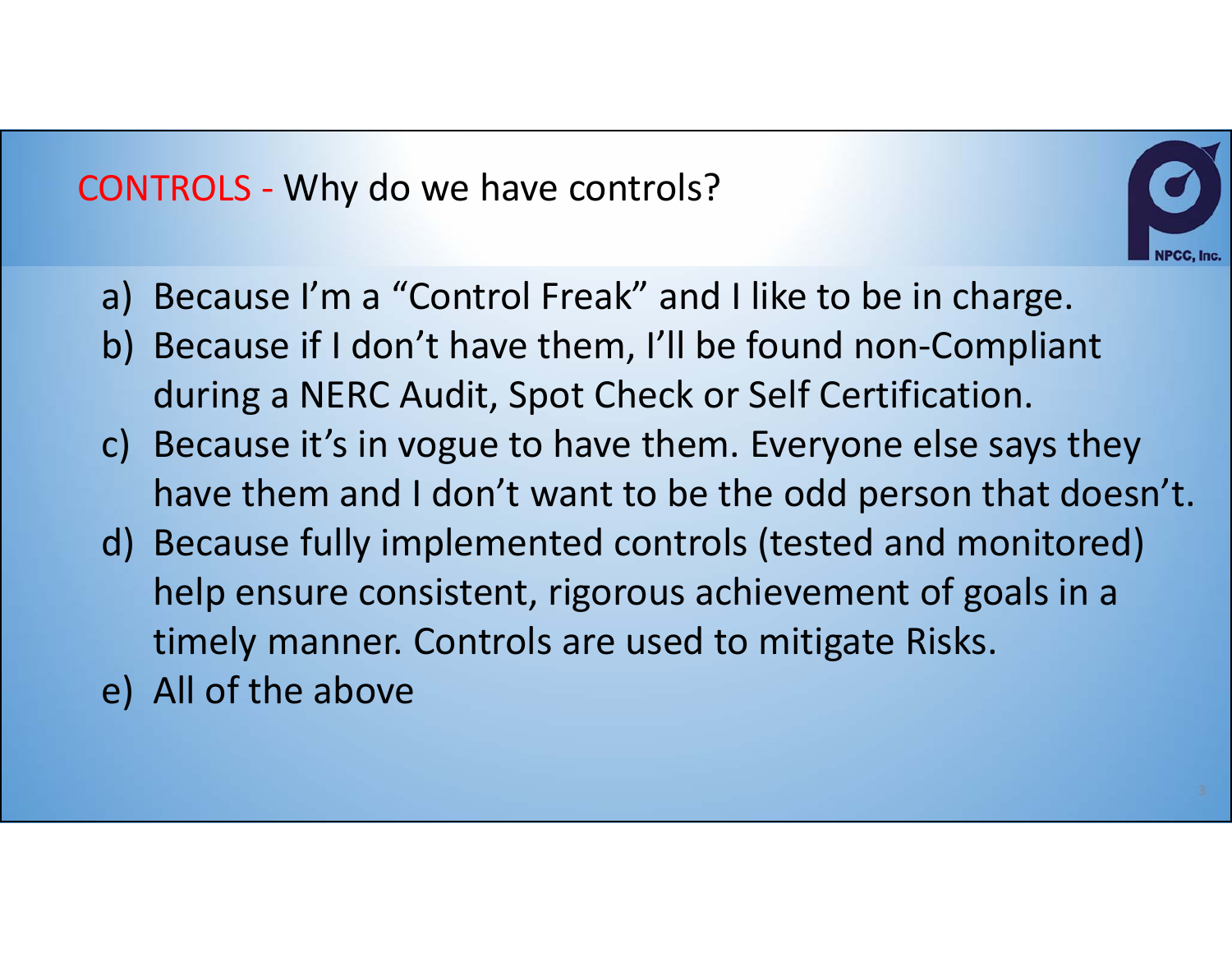## RISKS – What are they?



- a) a situation involving exposure to danger.
- b) the possibility of losing something of value (such as physical health, social status, emotional well-being, or financial wealth) resulting from a given action or inaction, planned or unplanned).
- c) Vary depending on your "environment": Health, Safety, Financial, Career, Education, Travel, Weather, City/Rural, Gender, Religion, Politics….
- d) Can be mitigated to an acceptable level by use of controls
- e) All of the above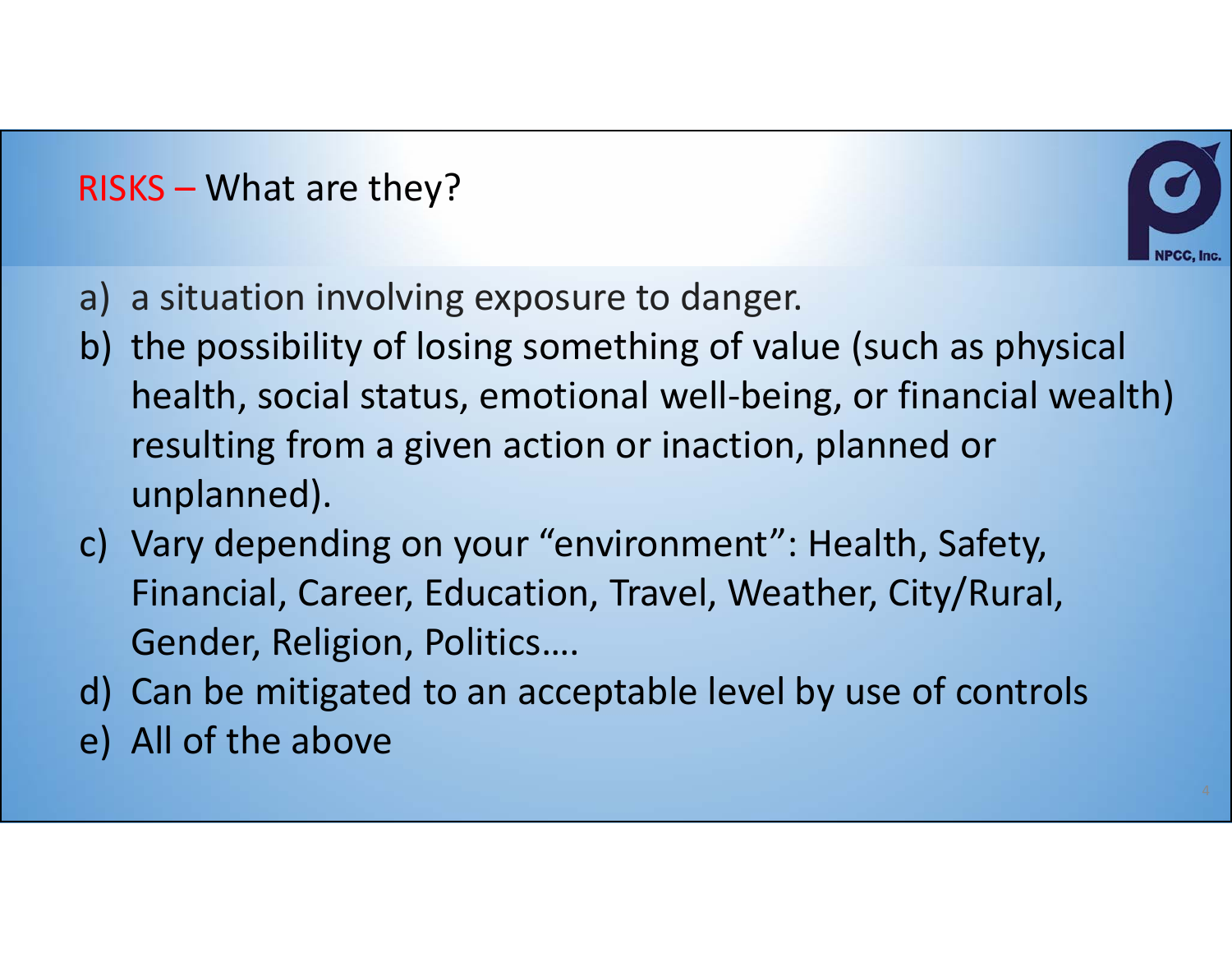RISK QUESTIONS ‐ Relevant to your role in the Electric Power Industry

Q1: Are my personal risks the same as my company's risks? A1: No, they are not

Q2: How do I find out what Risks affect my company? A2: Great news! The *ERO Reliability Risk Priorities Report* published in 2018 provides a comprehensive prioritized list of Risks relevant to the Electric Power Industry

https://www.nerc.com/comm/RISC/Related%20Files%20DL/ERO-Reliability- Risk Priorities-Report\_Board\_Accepted\_February\_2018.pdf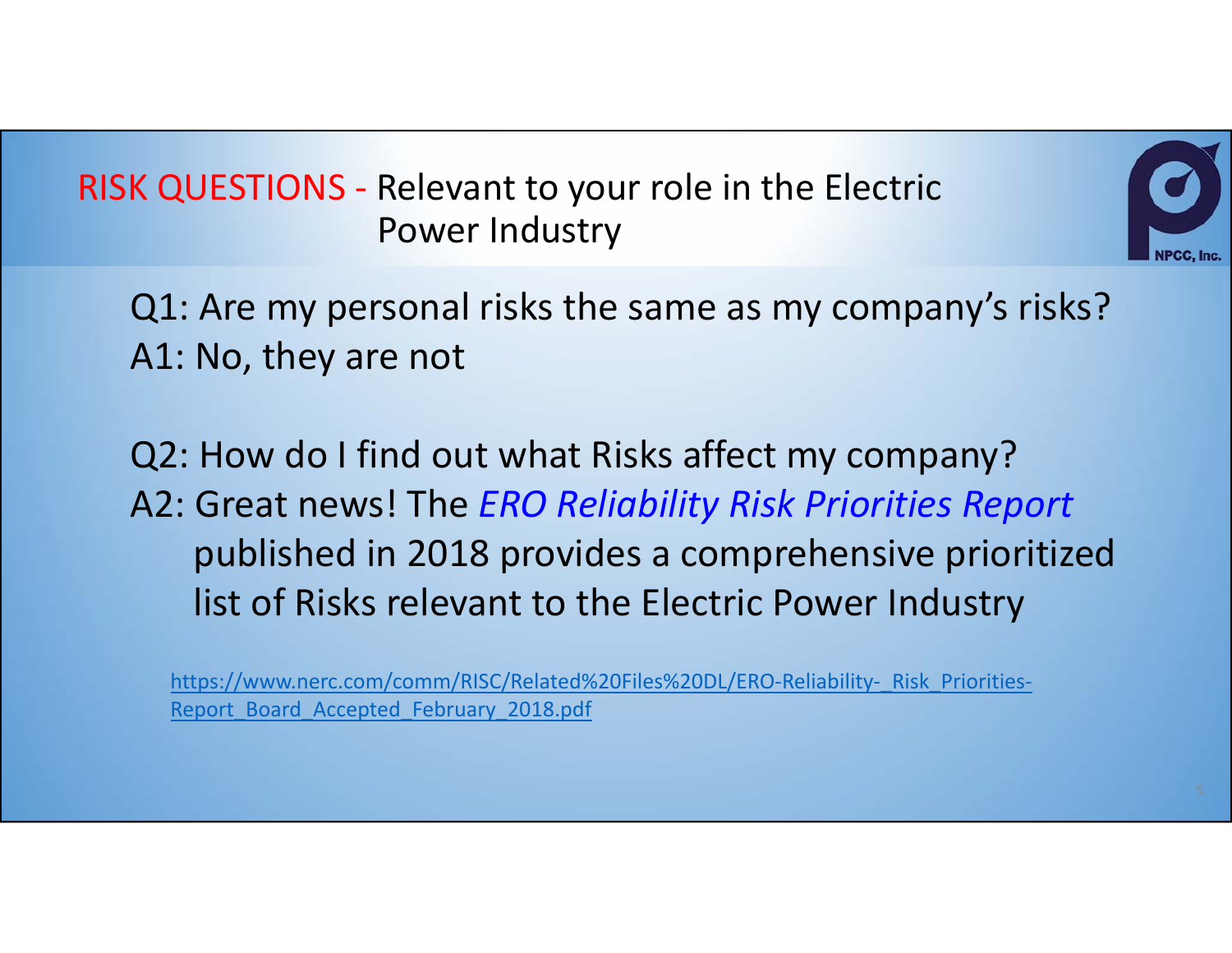## Reliability Issues Steering Committee (RISC) Report Excerpts

### Key Observations: Note item 4

The RISC has identified a number of key observations regarding emerging risks to the reliability of the BPS to focus the industry's efforts. These key observations are:

- 1. The fast pace of change of the resource mix;
- 2. Interdependence between the energy and communication sectors;
- 3. Increased complexity of the power system's automated control systems due to the increased use of power electronics and digital controls, and the risks of negative interaction between those control systems;
- 4. Ongoing evolution and complexity from determined actors using cyber technologies;
- 5. Changing workforce skills needed to reliably implement the new control facilities involved in the power system; and
- 6. Addressing BPS impacts associated with emerging reliability risks is placing increased demands for coordination among policy makers and regulatory authorities, including the need for increased coordination among provincial, federal, and state regulatory authorities, with due consideration of jurisdictional boundaries.



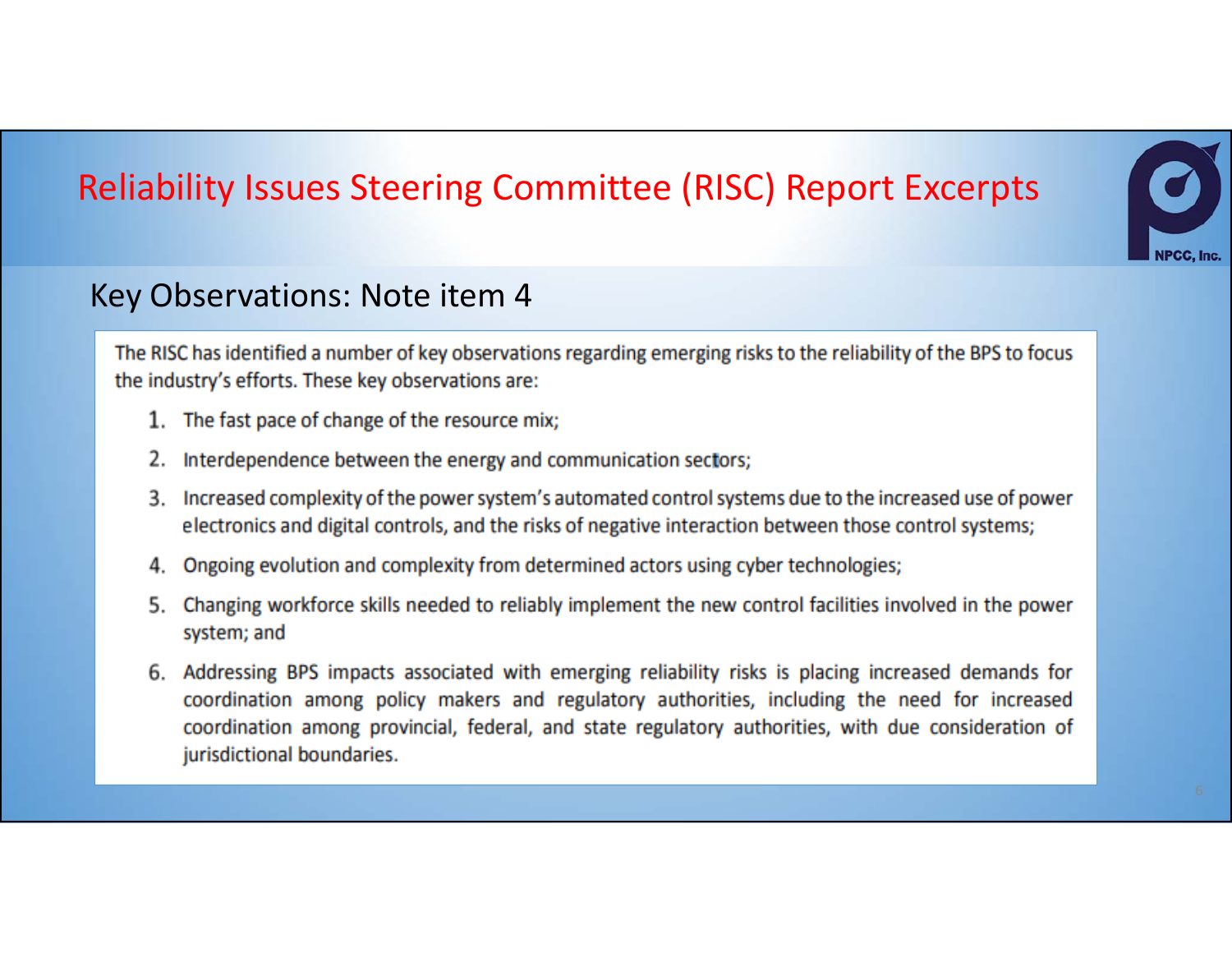## Reliability Issues Steering Committee (RISC) Report Excerpts



"...the RISC recommends the **highest** priority be given to those risk profiles that have been identified as having the higher likelihood/higher impact."

### **Higher Likelihood, Higher Impact**

- Cybersecurity Vulnerabilities (RP #9)
- Changing Resource Mix (RP #1)
- BPS Planning (RP #2)
- Resource Adequacy (RP #3)

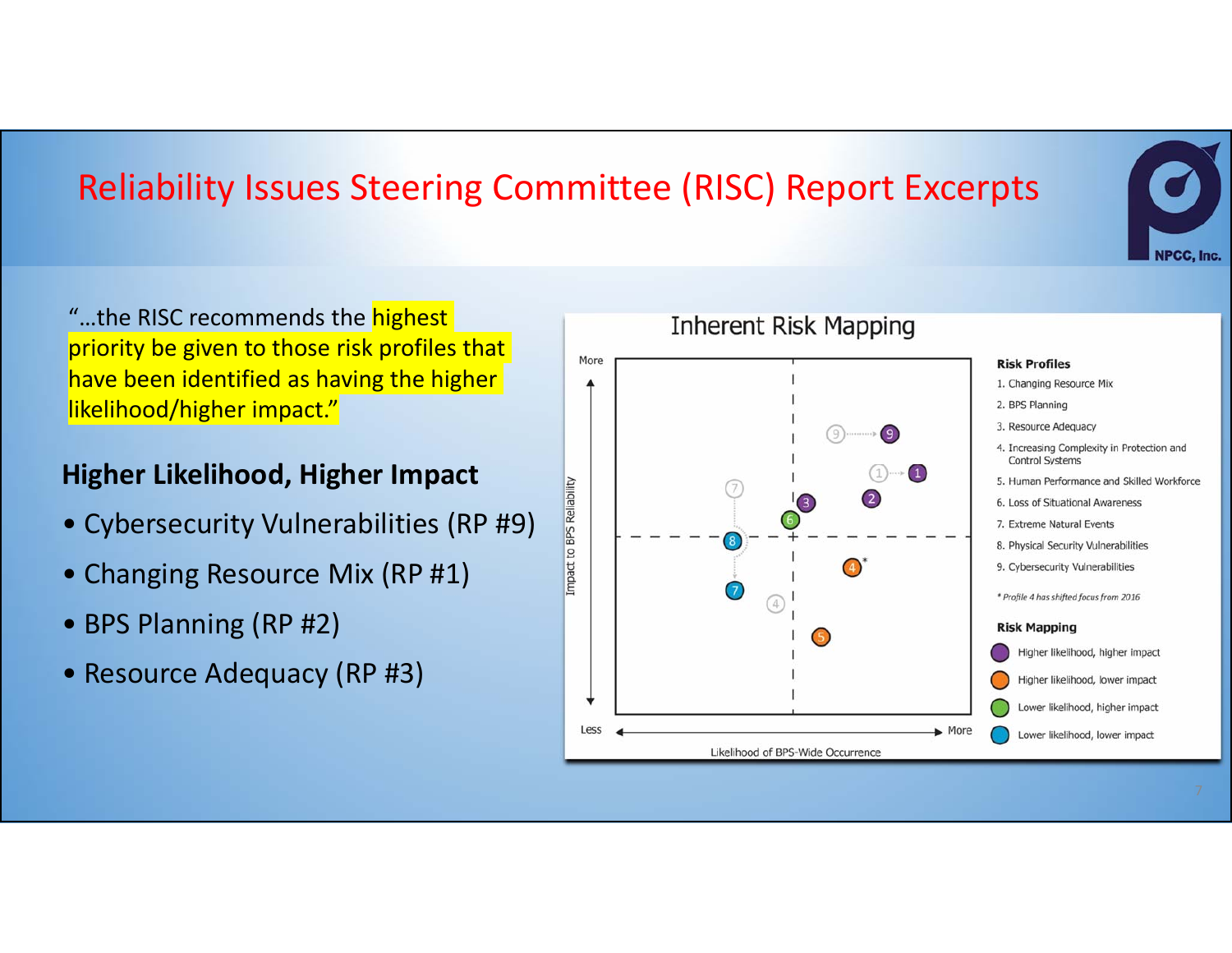



# Thank you

Please provide your attention to the next presenters:

Mike Bilheimer, Duong Le and Emile Khan





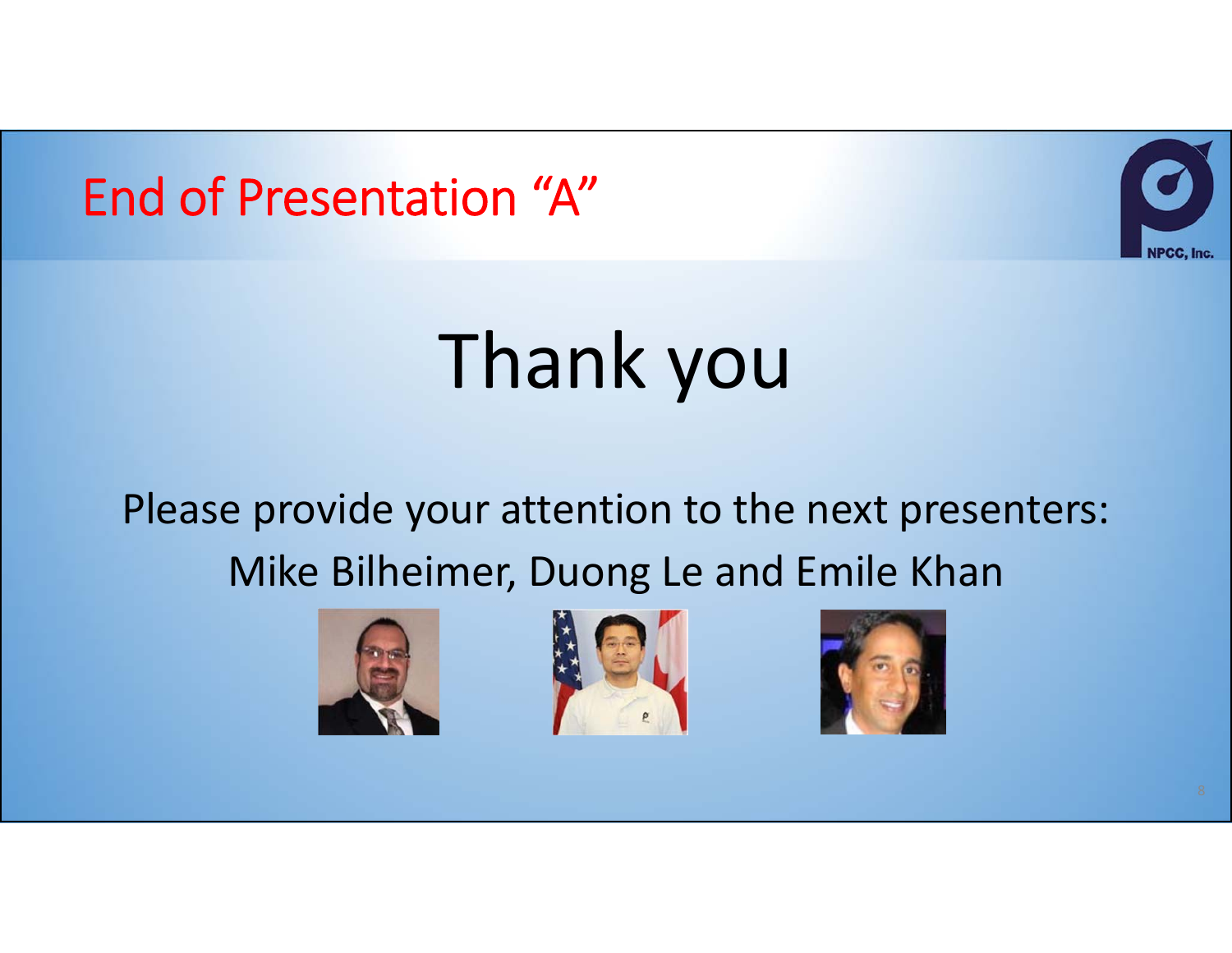

# Controls for Cyber Security Risks

# NPCC Entity Risk Assessment (ERA) Group





NPCC 2019 Spring Compliance Workshop May 22, 2019 Mystic, CT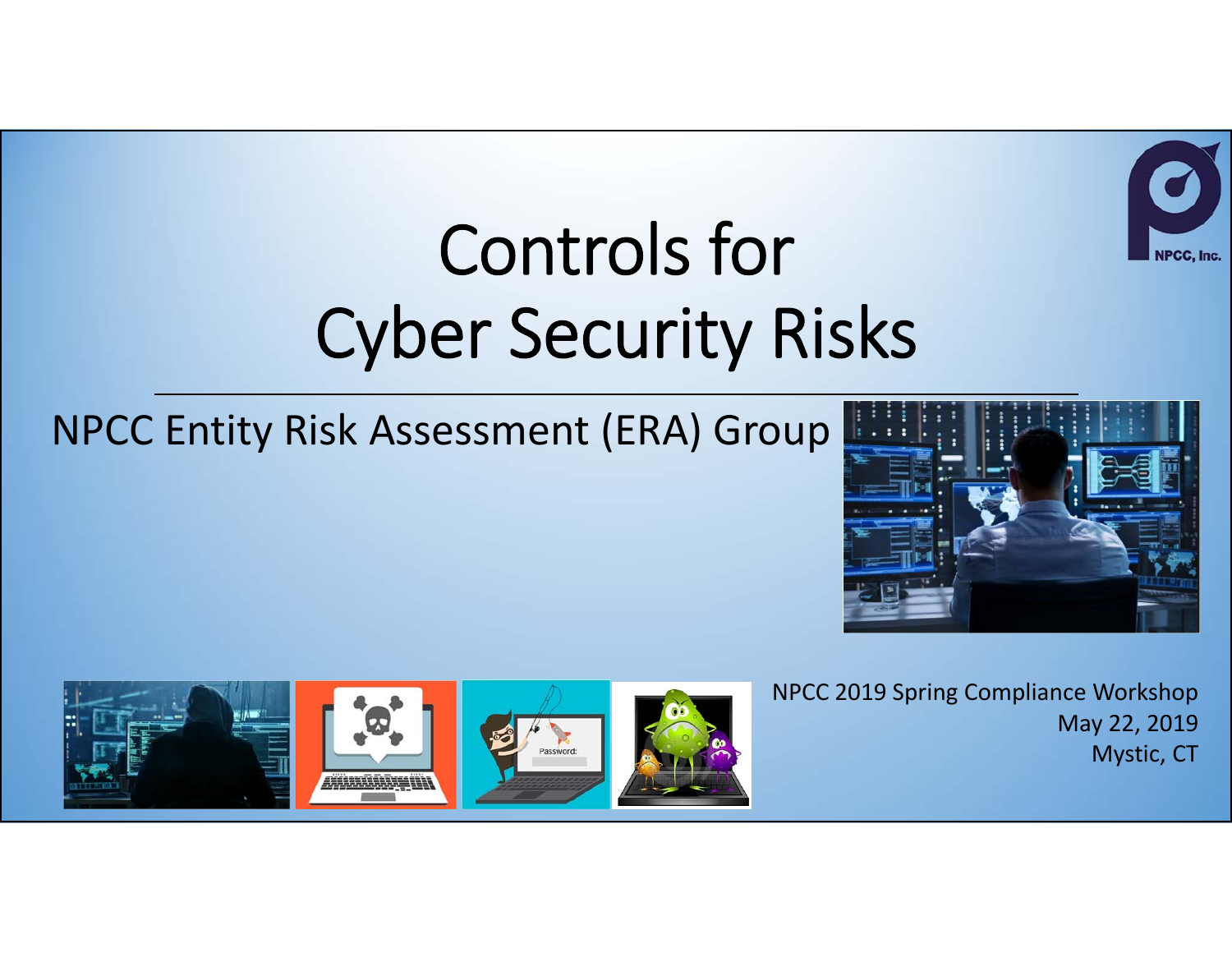

# Identified Risks – Presentation Focus

- ERO Reliability Risk Priorities, February 2018
	- **Risk Profile #9: Cybersecurity Vulnerabilities**
		- **Risk #6 ‐** A lack of staff that is knowledgeable and experienced in cybersecurity of control systems and supporting IT/OT networks (historically separate organizations and skillsets). This risk is symptomatic across all industries and is a risk because it hinders an organization's ability to prevent, detect, and respond to cyber incidents due to organizational silos.
		- **Risk #7 ‐**The rapid growth in sophistication and widespread availability of tools and processes designed to exploit vulnerabilities and weaknesses in BPS technologies and in connected IT networks and systems

Source: https://www.nerc.com/comm/risc/related%20files%20dl/ero-reliability- risk\_prioritiesreport board accepted february 2018.pdf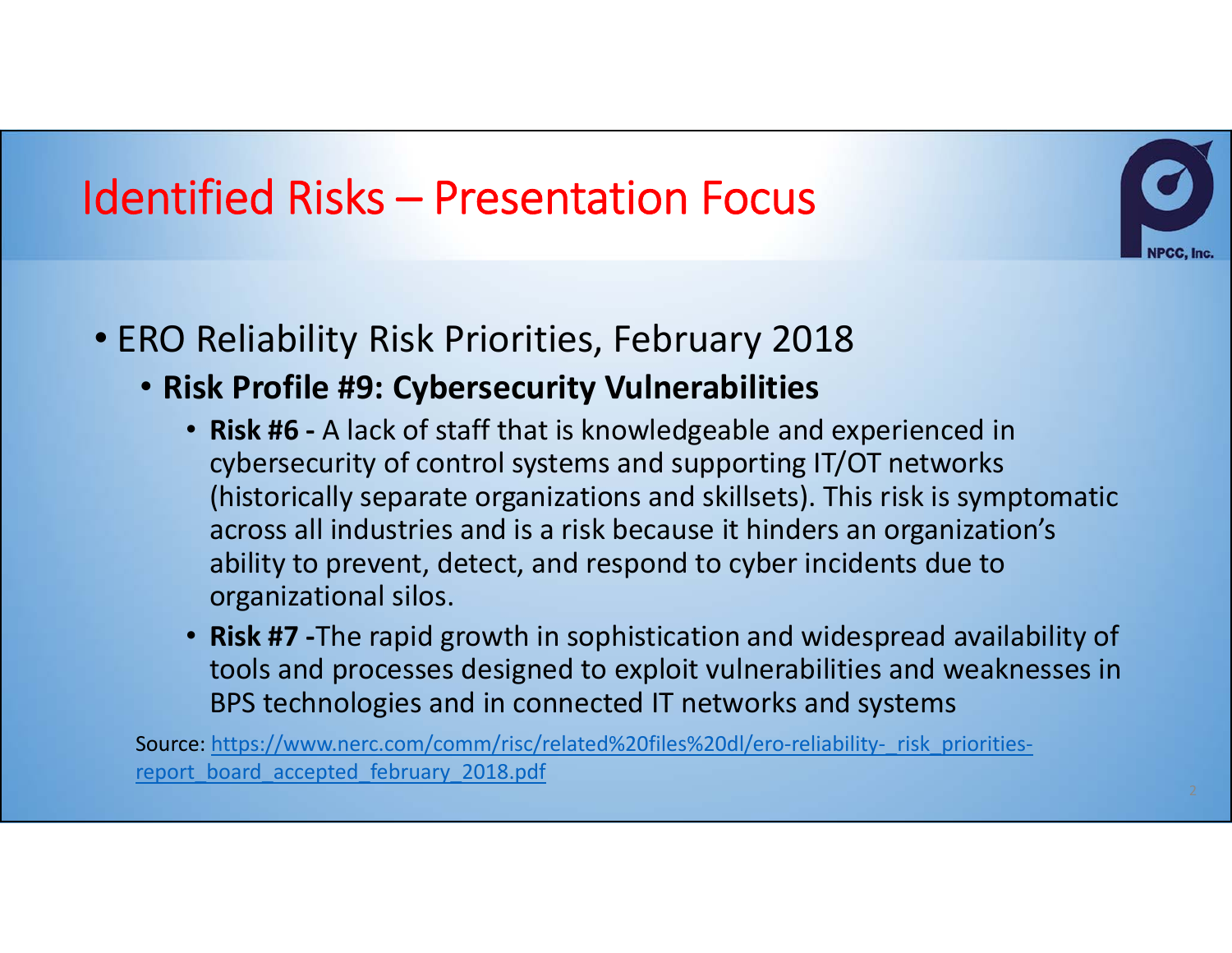# 2018 RISC Report – Controls

Each control should identify key elements that ensure effective and efficient operation:

- $\bullet$ People
- •Process
- $\bullet$ Technology

Each of these elements should contain the following attributes :

- •Development
- •Implementation/Maintenance
- $\bullet$ Continuous Improvement



Controls should be **both effective and efficient**. Development, implementation /maintenance and continuous improvement are critical.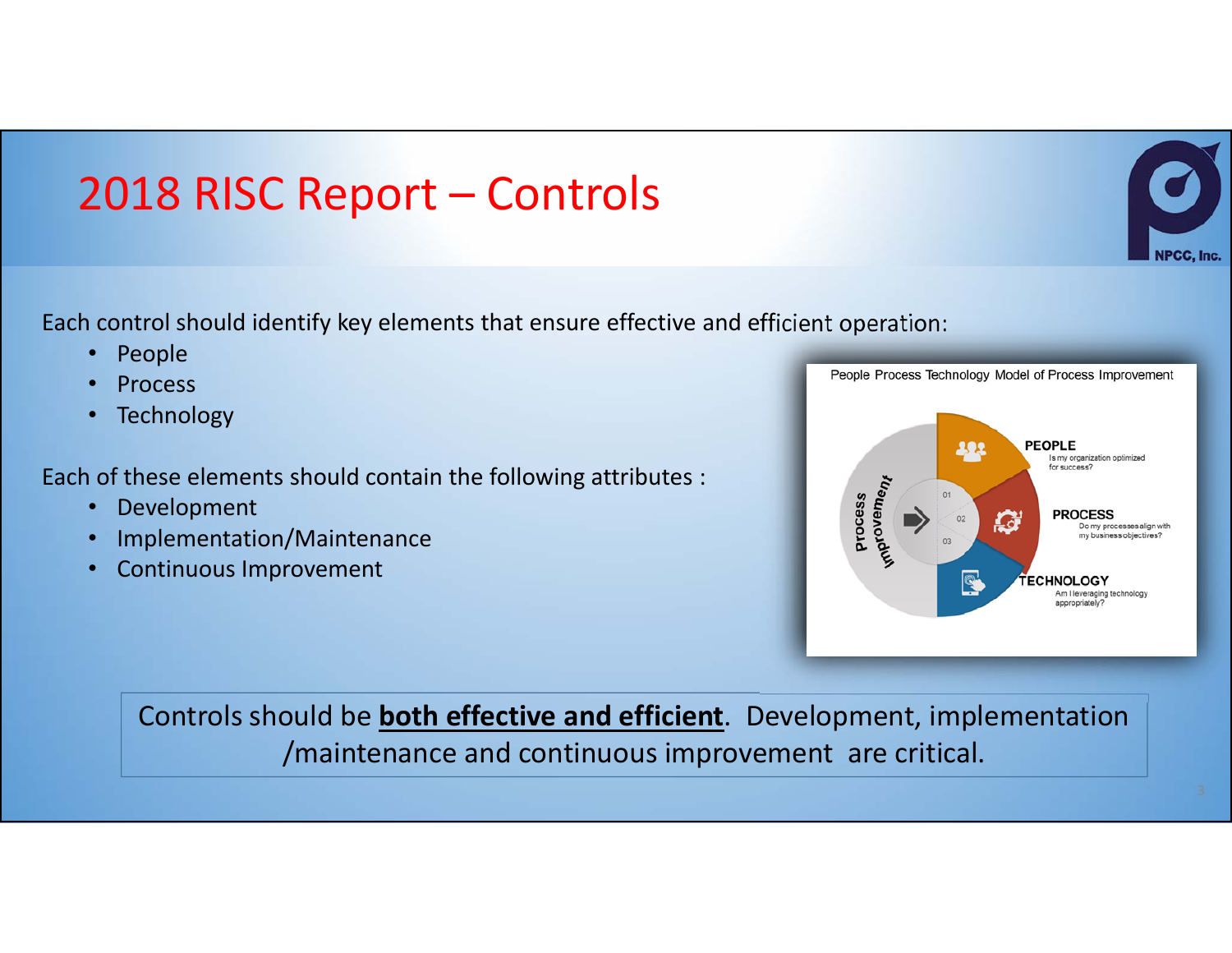2018 RISC Report – Cyber Risk #6 - A <u>lack of staff that is knowledgeable and experienced in</u><br>cybersecurity of control systems and supporting IT/OT networks (historically separate organizations<br>and skillsets). This risk is

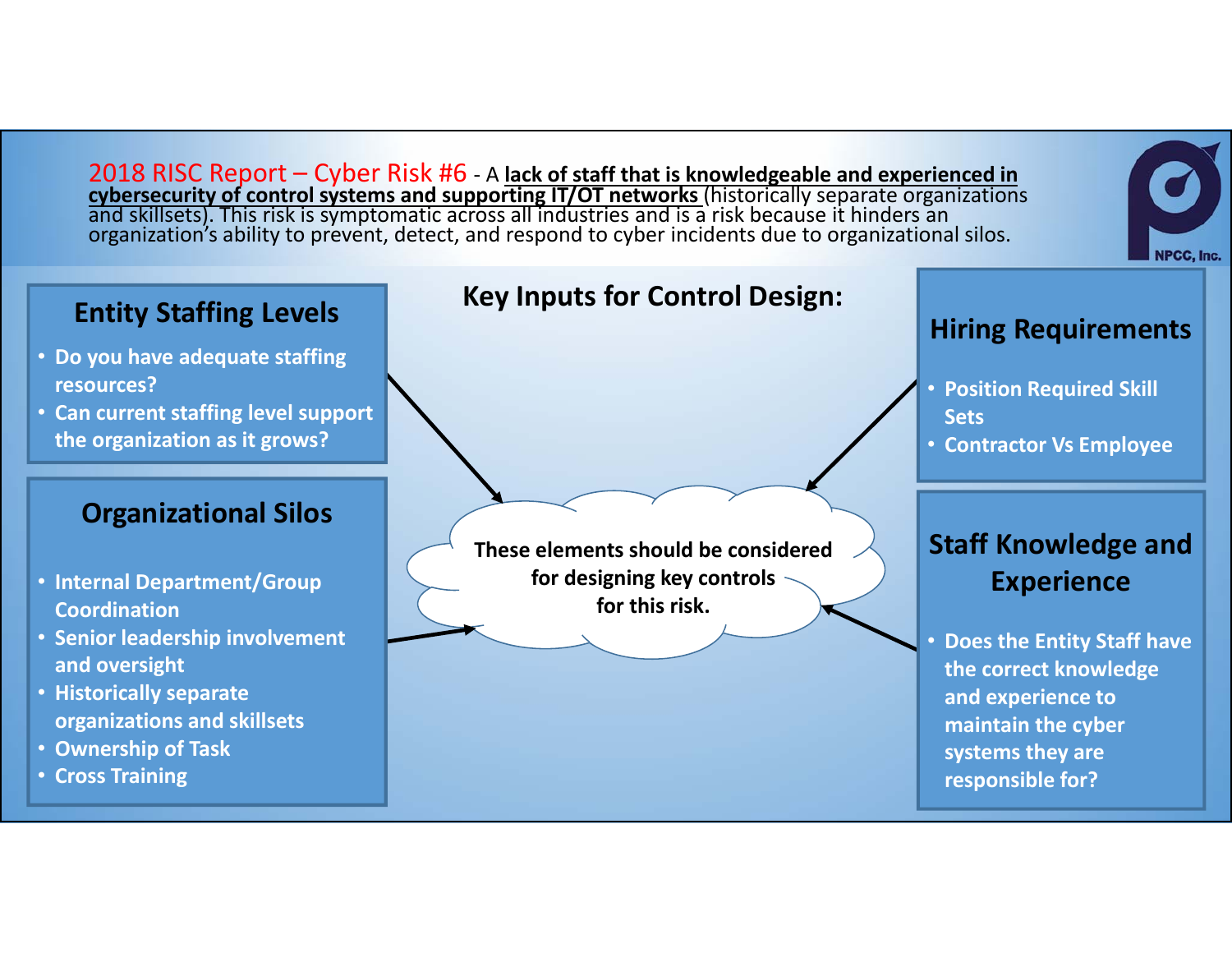## 2018 RISC Report – Human Capital Knowledge and Experience

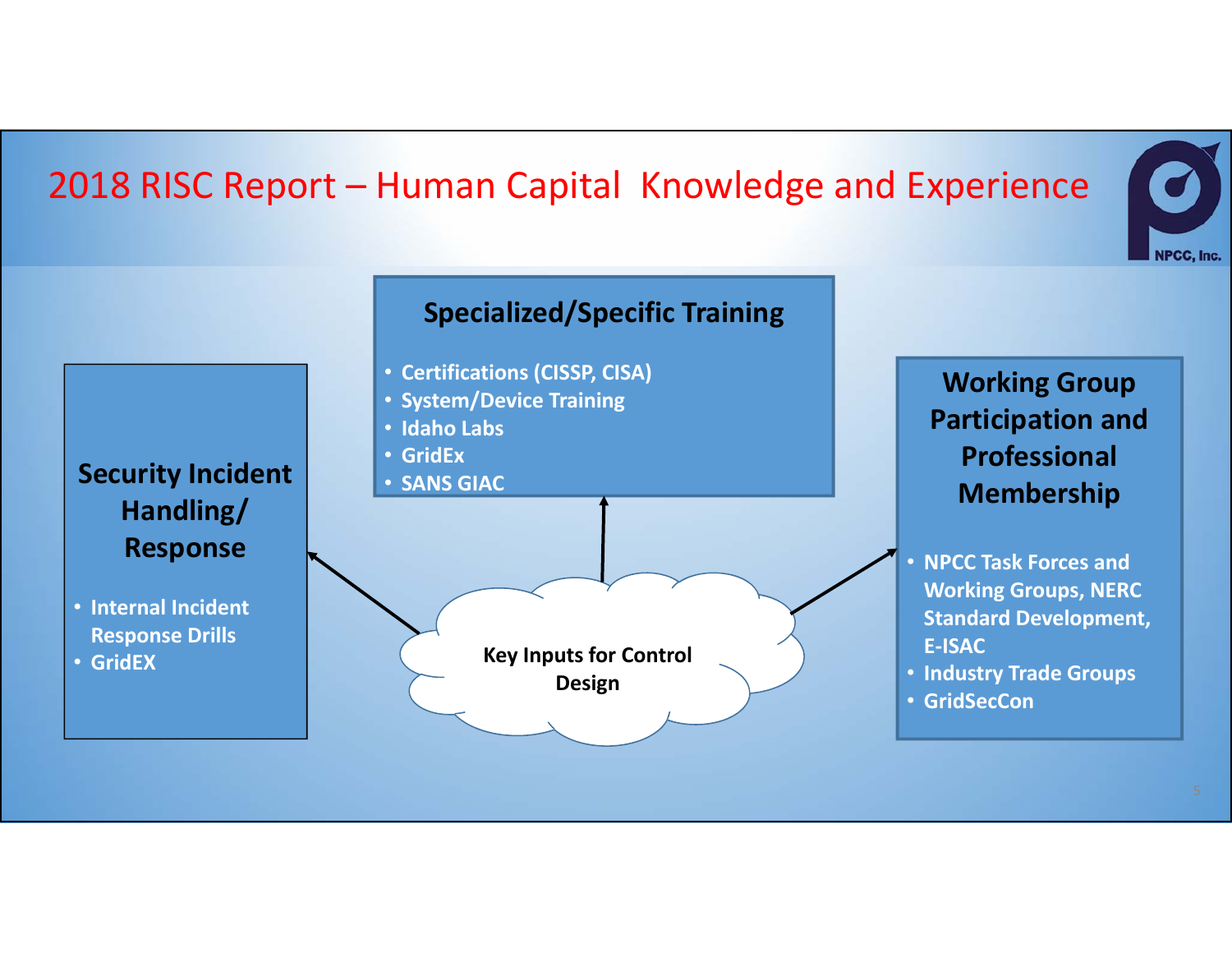2018 RISC Report – Cyber Risk #7 ‐ The **rapid growth in sophistication and widespread availability of tools and processes designed** to **exploit vulnerabilities and weaknesses in BPS technologies and in connected IT networks and systems**.

### **Key Controls/Control Areas for this Risk:**

NPCC, Inc.

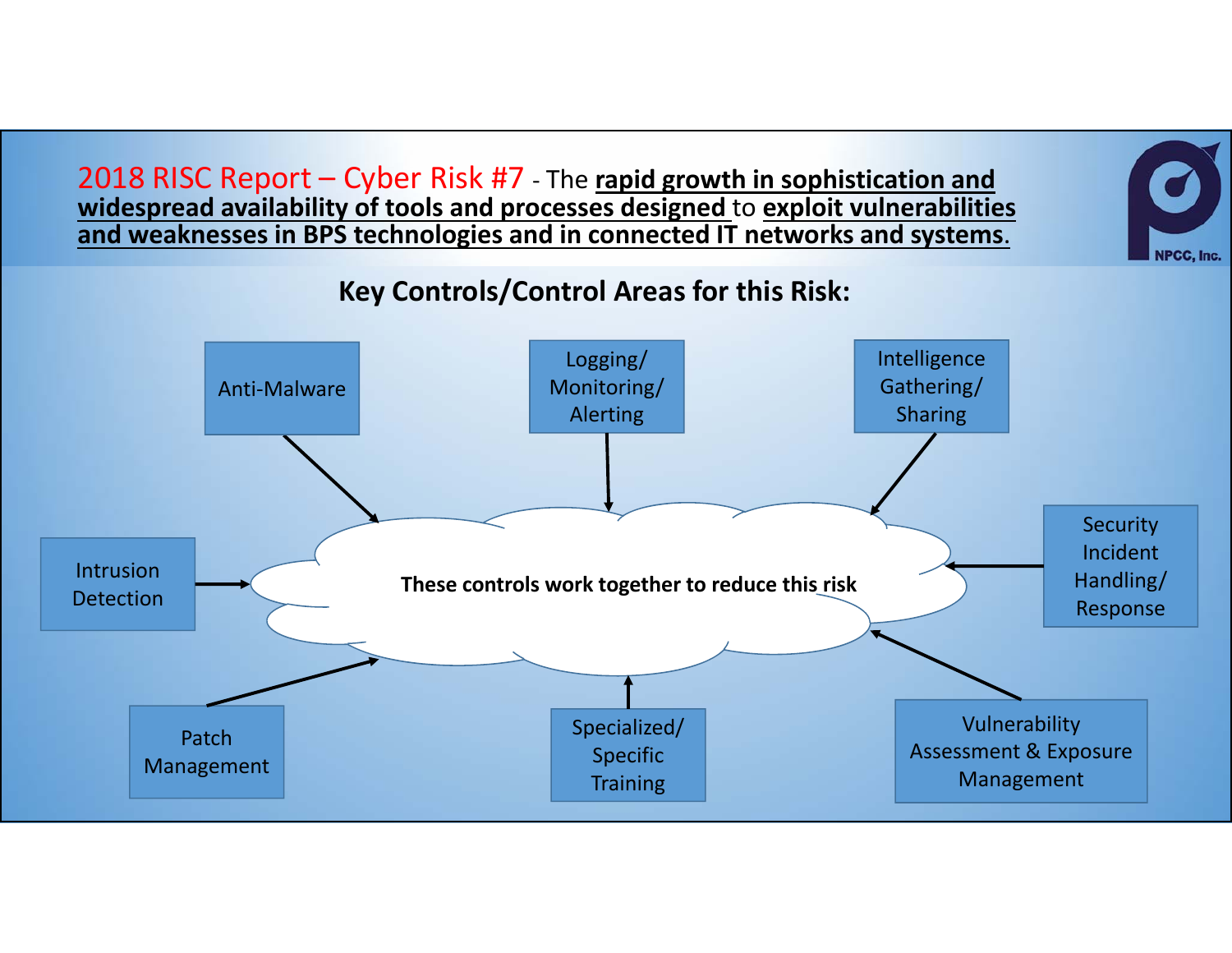# 2018 RISC Report – **People, Process, Technology**



#### **Intrusion Detection**

**People** –Security Architecture, Security Operations Team, Audit/Compliance **Process** – Monitoring, Update, Detection, Response **Technology** – NIDS, HIDS, Network/Host/Application Firewalls, Exercises

#### **Anti‐Malware**

**People** –Security Architecture, System Administrators, End User, Security Operations Team, Audit/Compliance **Process** – Monitoring, Update, Detection, Response, Hardening **Technology** – NIDS, HIDS, AV, Whitelisting

#### **Logging/Monitoring/Alerting**

**People** –Security Architecture, System Administrators, End User, Security Operations Team, Audit/Compliance, Vendors **Process** – Monitoring, Log Review, Detection, Response **Technology** – Cyber Assets, Log Collection, SEIM, Exercises

#### **Intelligence Gathering/Sharing**

**People** –Security Architecture, Security Operations Team, Audit/Compliance, Vendors **Process** – Intelligence Gathering/Evaluation/Sharing **Technology** – Intelligence Sharing Platforms/Services

#### **Specialized/Specific Training**

**People** –Security Architecture, Security Operations Team, Human Resources, System Administrators, Users **Process** – Skills/Knowledge Assessment, Training Plan **Technology** – Training Systems/Platforms, Skills Assessment, Exercises

#### **Security Incident Handling/Response**

**People ‐** Security Architecture, Security Operations Team, Audit/Compliance, System/Network Administrators, Vendors **Process** – Identify, Contain, Eradicate, Recover, Improvement **Technology** – Investigation, SEIM, Evidence Preservation, System Images, Recovery, Exercises

#### **Patch Management**

**People** –Security Architecture, Security Operations Team, System Administrators, Vendors **Process** – Patch Monitoring, Patch Assessment, Patch Deployment, Vulnerability Assessment **Technology** – Patch Monitoring, Patch Deployment, Vulnerability Assessment

#### **Vulnerability Assessment & Exposure Management**

**People** –Security Architecture, System Administrators, Security Operations Team, Audit/Compliance, Vendors **Process** –Vulnerability Assessment, Exposure Mitigation **Technology** – Vulnerability Assessment Tools, Exercises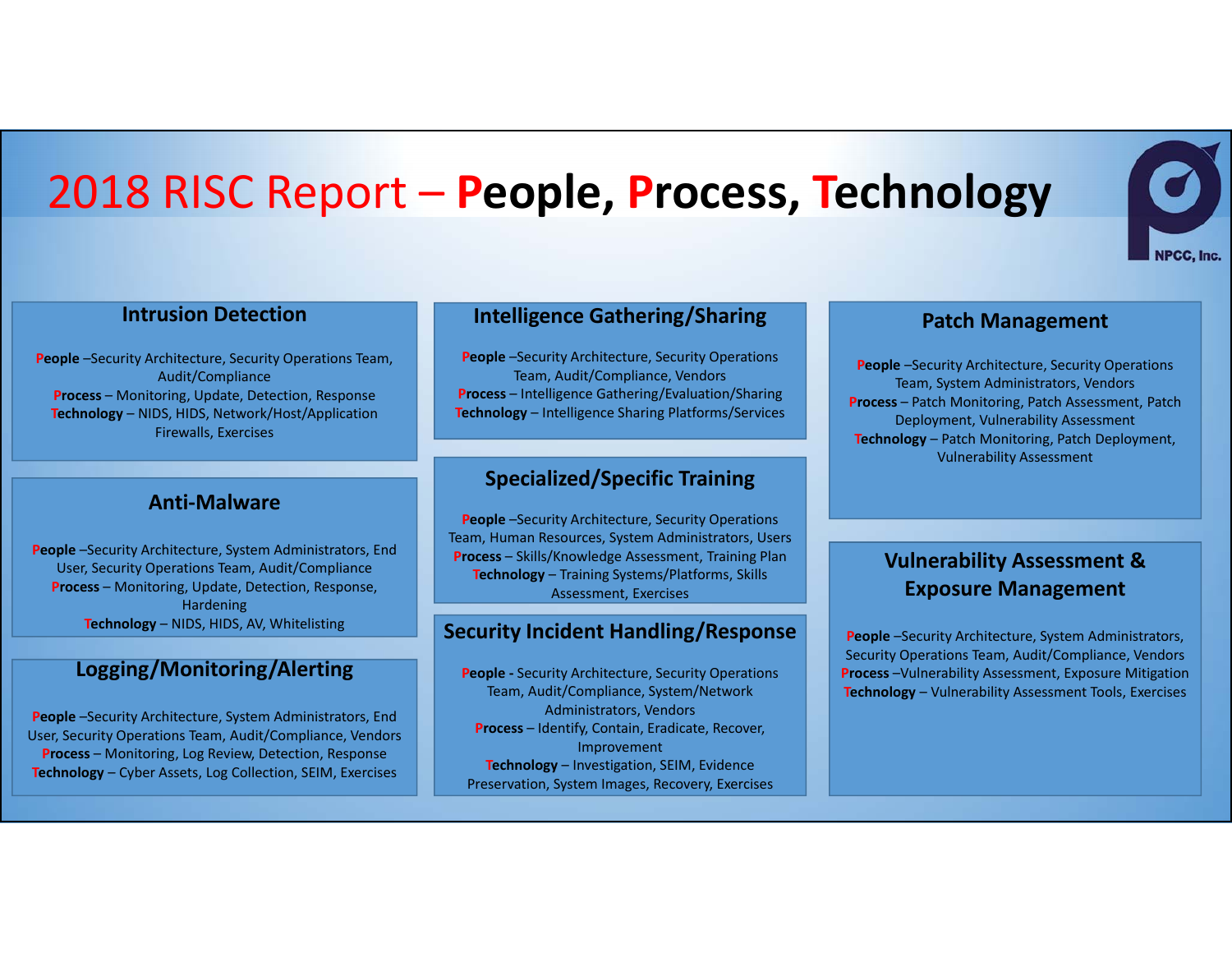# 2018 RISC Report – Cyber Risk #7

### **Control Flow Development, Implementation/Maintenance, Continuous Improvement:**

NPCC, Inc.

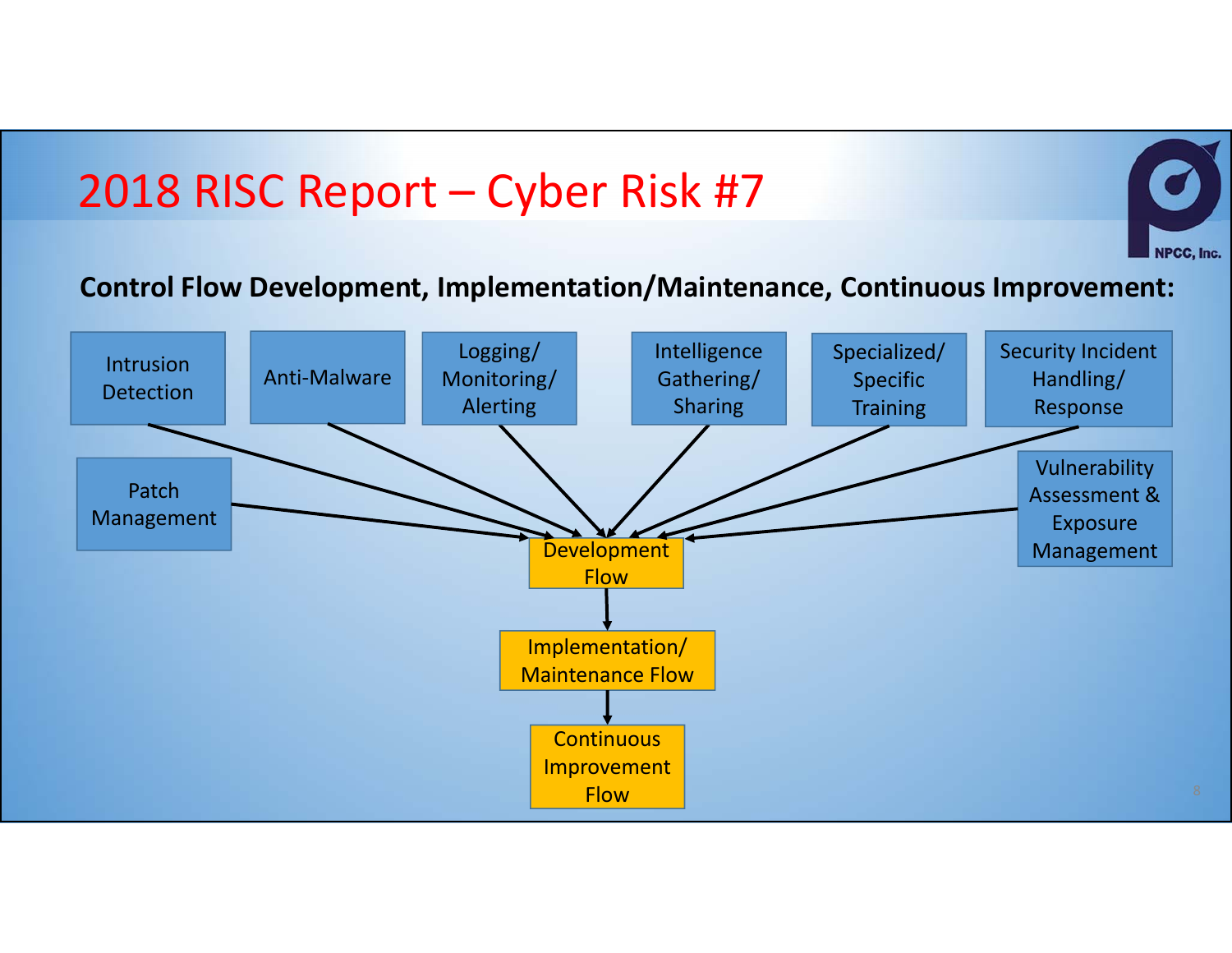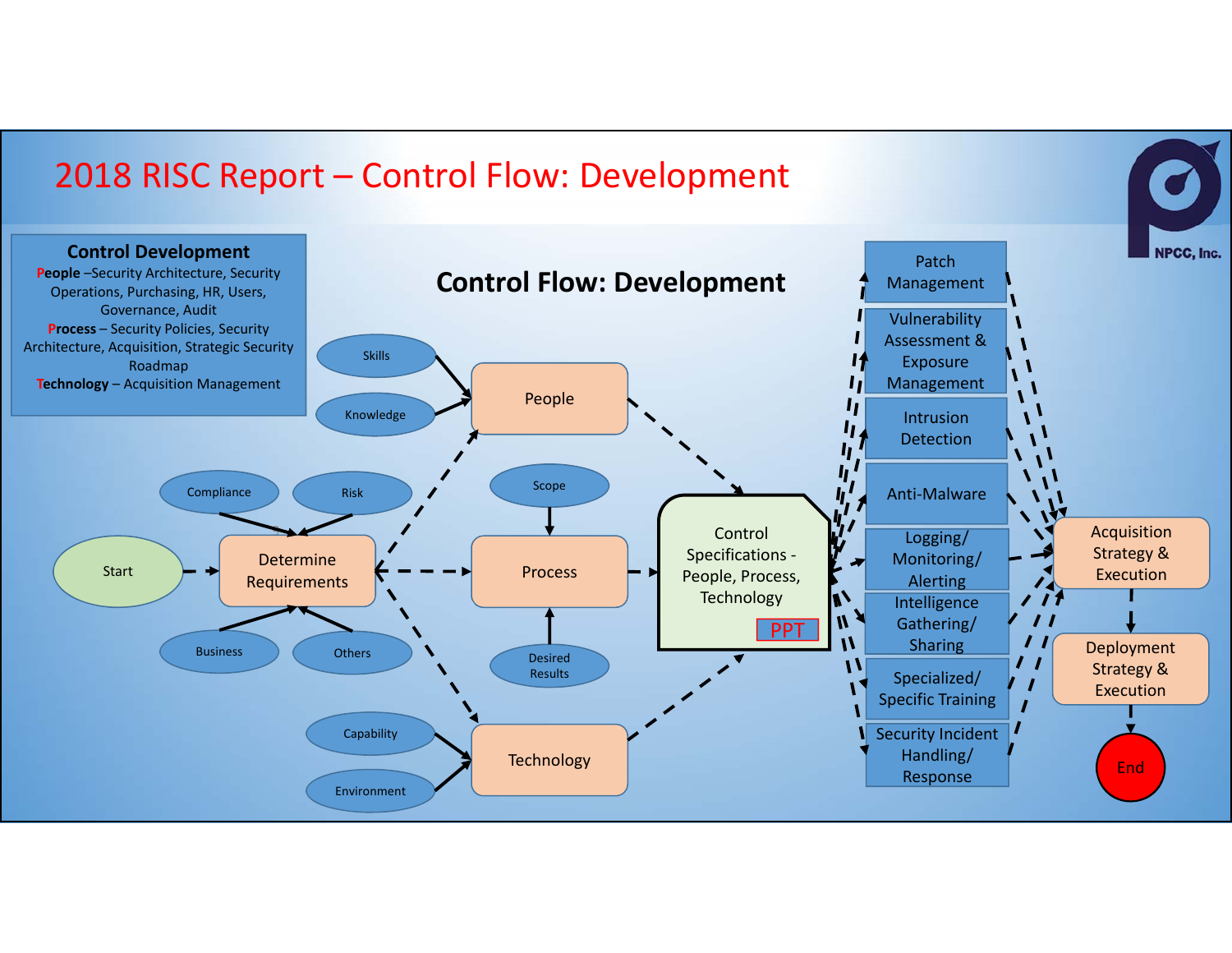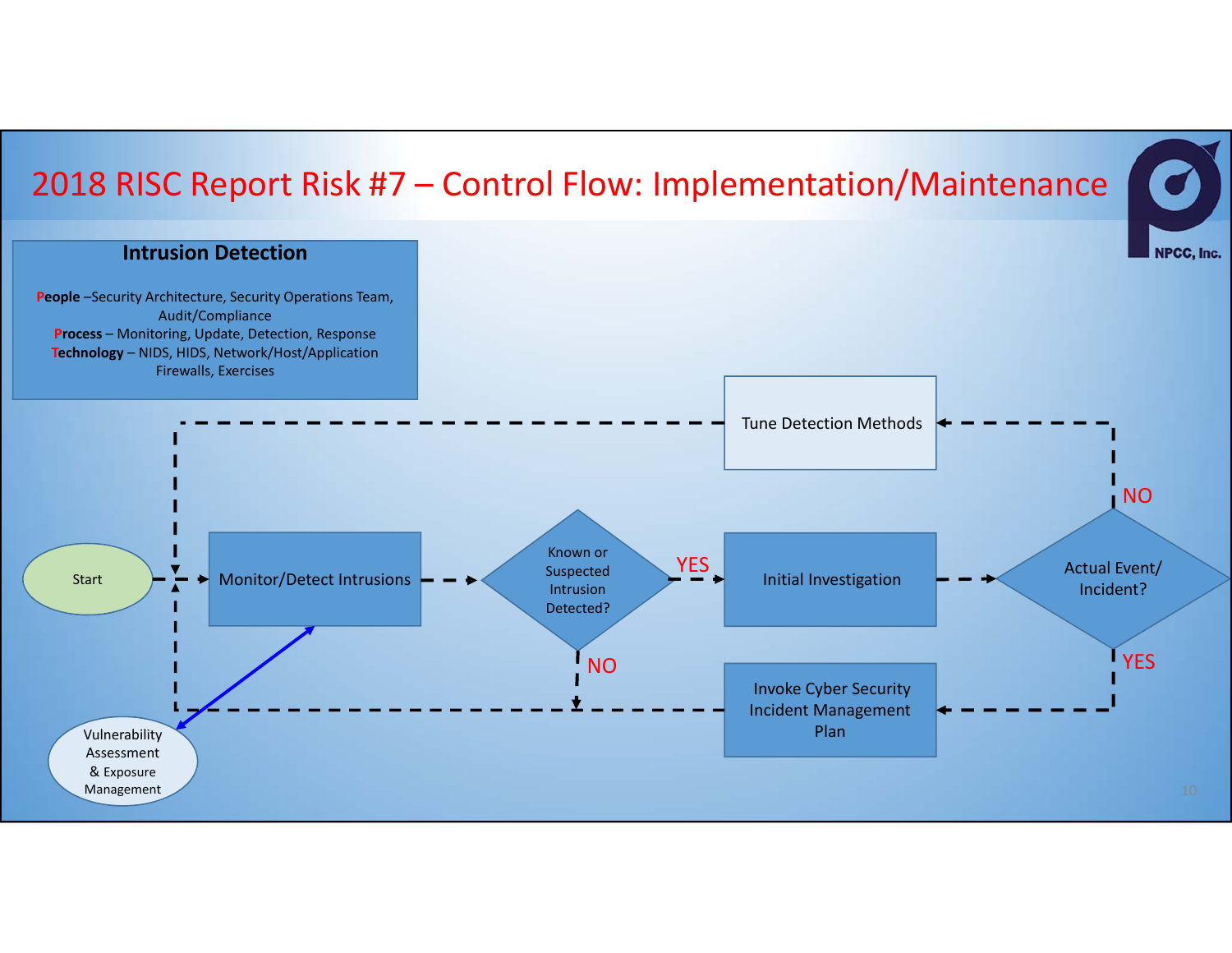### 2018 RISC Report Risk #7 – Control Flow: Implementation/Maintenance

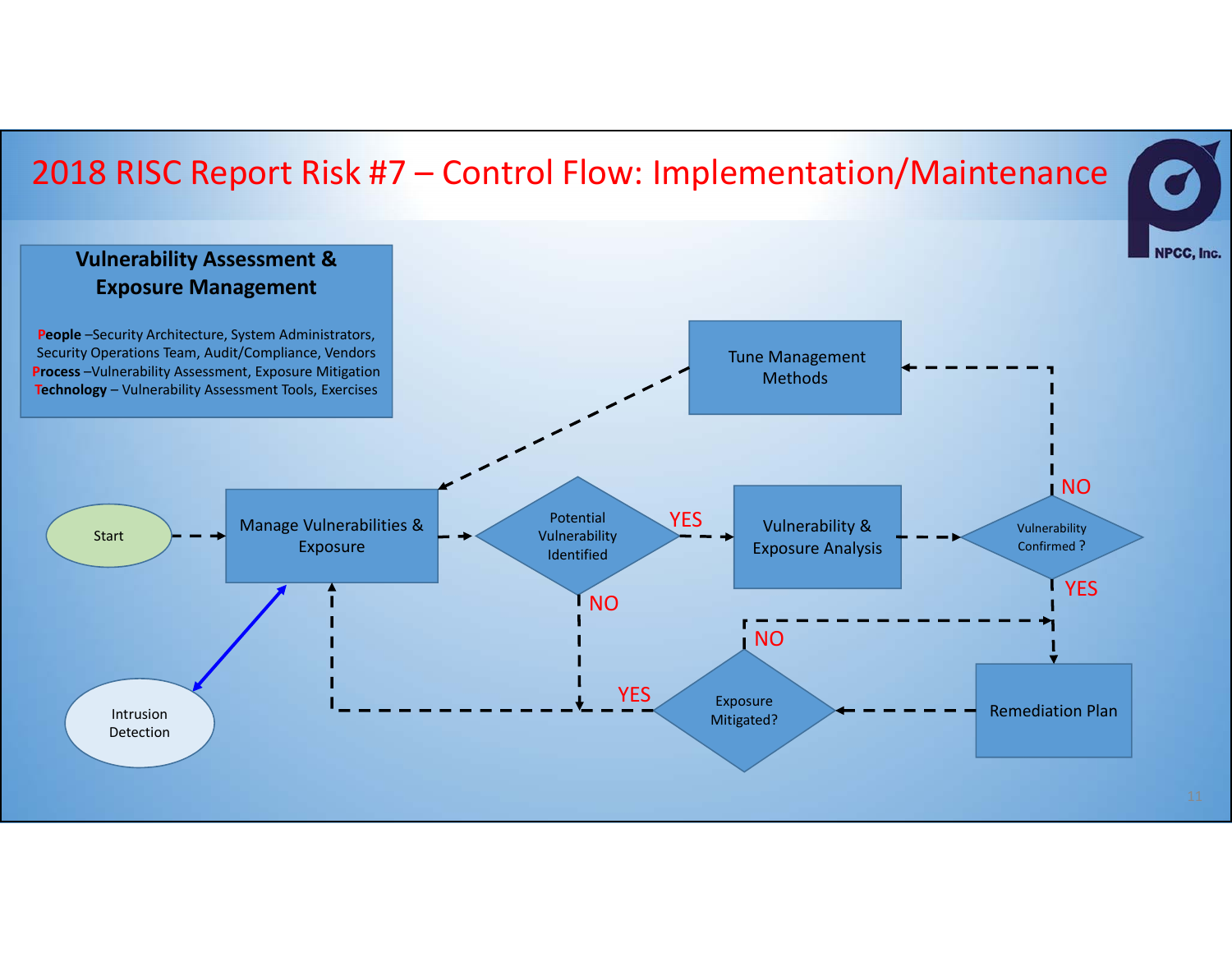# 2018 RISC Report – Control Flow: Continuous Improvement

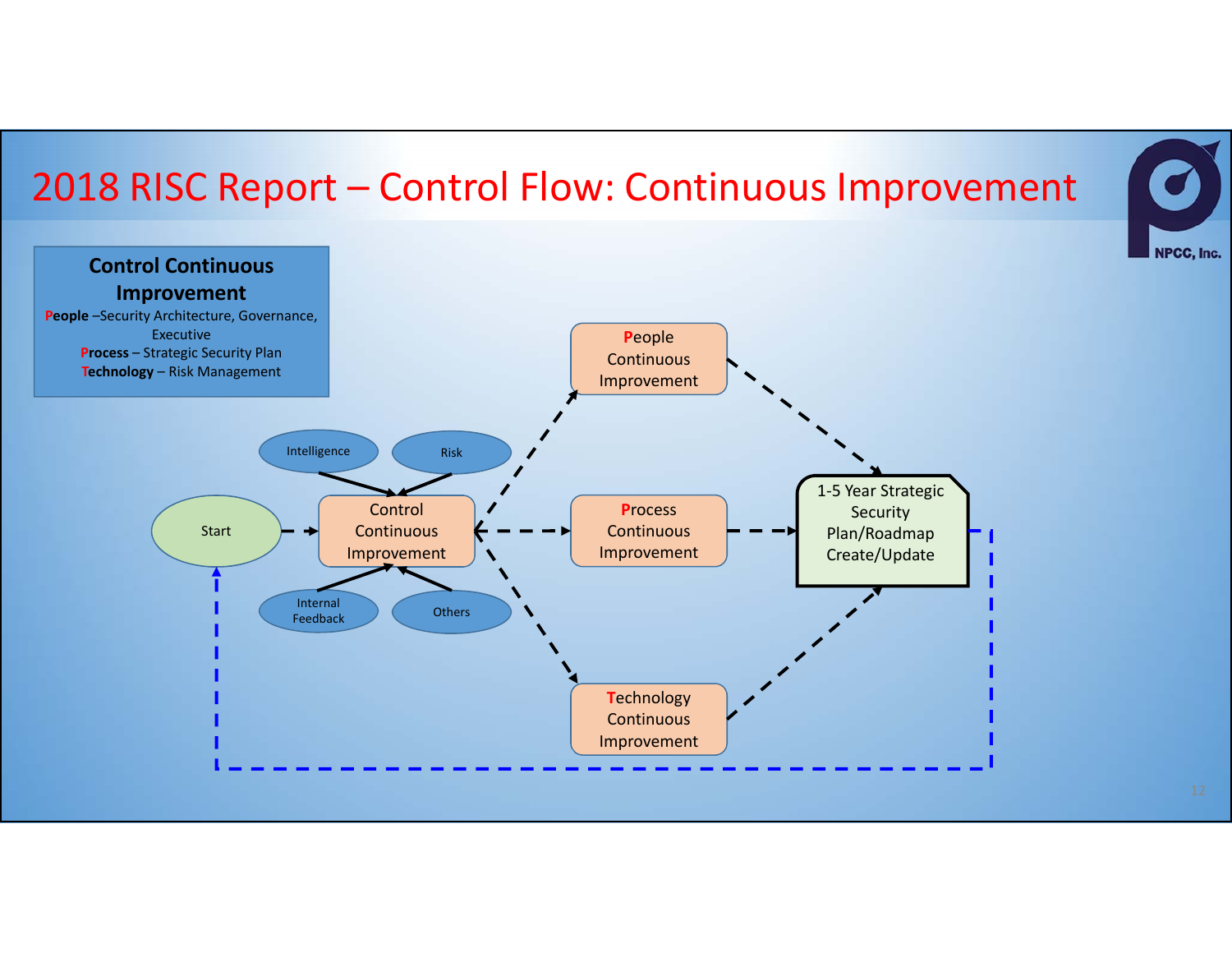# Summary

Key points to consider:

- Identify and document **People, Process, Technology** Key Controls/Control Areas
- Develop Control Flows for **Development, Implementation/Maintenance and Continuous Improvement**
- One size doesn't fit all